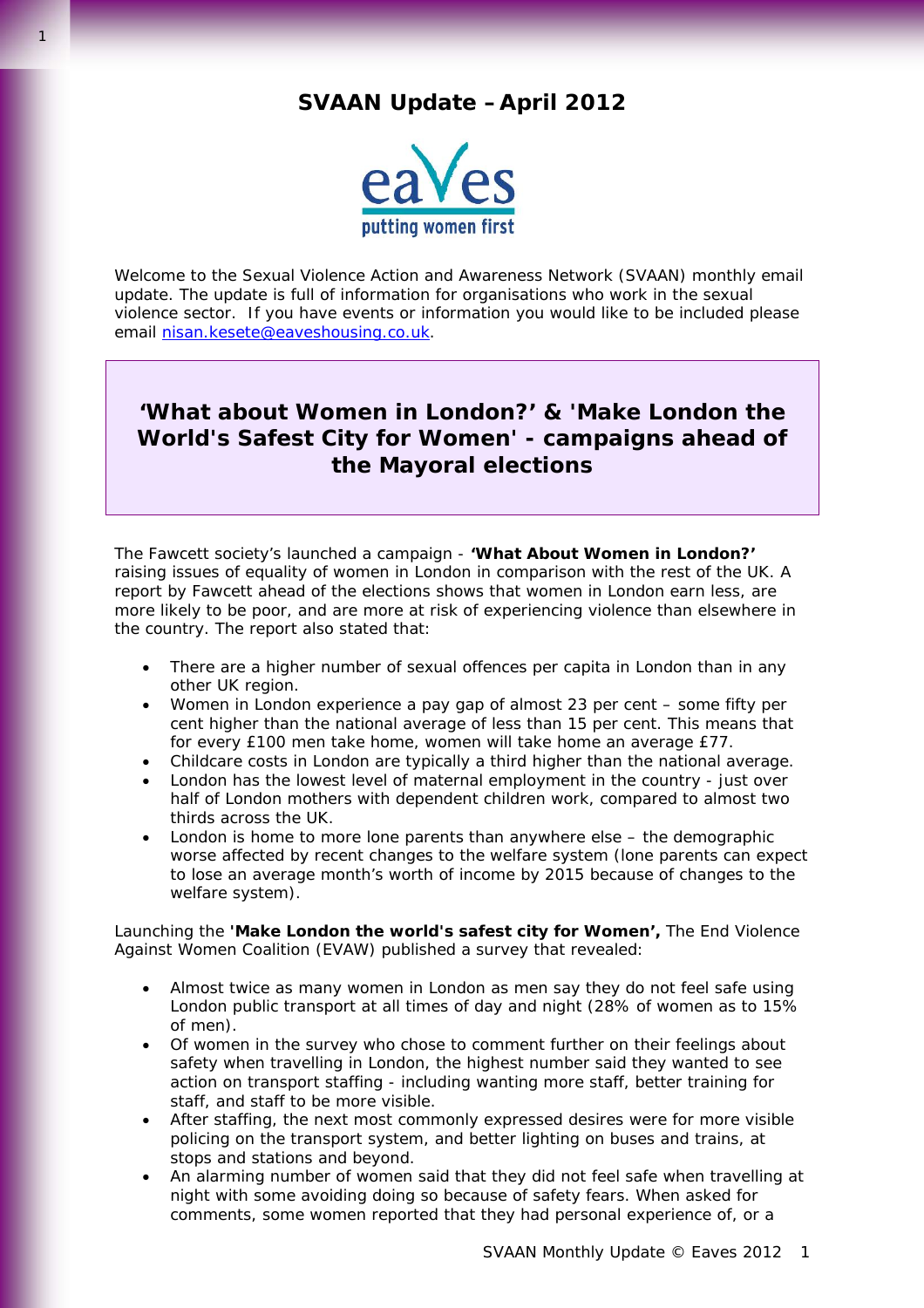friend or family member had experience of, sexual harassment or sexual assault when travelling in London.

Following the launch of the campaigns both Fawcett and EVAW hosted a Mayoral hustings. The Labour candidate Ken Livingston, the Lib Dem candidate Brain Pattrick and the Green candidate Jenny Jones attended on of the hustings and sent representatives to the other, while the Conservative candidate Boris Johnson, failed to attend both hustings and sent a representative instead.

At the Fawcett hustings one of the many questions raised by representatives of the women's sector in London was on VAWG. Candidates were asked whether they would commit to renewing and improving London's 'The Way Forward' strategy on ending violence against women and girls. All present candidates and panellist representing the conservative candidate, did commit to renewing and improving London's 'The Way Forward' strategy on ending violence against women and girls.

In addition both campaigns have called all Mayoral candidates to pledge that, 1. If elected, they will assess the different impact of their policies - including the GLA budget - on women and men. 2. To make London the world's safest city for women.

**To find out more and to see which Mayoral candidate has signed to the pledges please visit EVAW's website [here](http://www.endviolenceagainstwomen.org.uk/pages/london_elections_may_2012.html) and Fawcett's website [here](http://www.fawcettsociety.org.uk/index.asp?PageID=1274).** 

 **For more information visit the following links: http://fawcettsociety.org.uk/index.asp?PageID=1271 [http://www.endviolenceagainstwomen.org.uk/data/files/manifesto\\_2012\\_fin](http://www.endviolenceagainstwomen.org.uk/data/files/manifesto_2012_final.pdf) [al.pdf](http://www.endviolenceagainstwomen.org.uk/data/files/manifesto_2012_final.pdf) [http://www2.lse.ac.uk/newsAndMedia/videoAndAudio/channels/publicLectur](http://www2.lse.ac.uk/newsAndMedia/videoAndAudio/channels/publicLecturesAndEvents/player.aspx?id=1444) [esAndEvents/player.aspx?id=1444](http://www2.lse.ac.uk/newsAndMedia/videoAndAudio/channels/publicLecturesAndEvents/player.aspx?id=1444) <http://fawcettsociety.org.uk/index.asp?PageID=1273>**

# **Parliamentary Updates**

### **Legal Aid, Sentencing and Punishment of Offenders Bill 2010-12**

The House of Commons considered the Lords message on 24 April 2012 (Amendments discussed in the House of Lords covered clauses 19, 10, 21, 46, 48, 57, 77, 78, 145, 147, 152 and 153 of the Bill).

The House of Lords considered the Commons amendments to the Bill on 23 April. Outstanding issues on the Bill were returned to the Commons for consideration on the 24<sup>th</sup> of April 2012.

**The Bill is now set to become law after the House of Lords failed in their attempt to make amendments including those proposed to protect victims of domestic violence.**

For further details of the changes made please lookup the brief by Justice for All [here](http://us2.campaign-archive2.com/?u=bd470ef694ed0b224099a0aa5&id=8924e3e86c&e=e980a67902).

#### **Housing (Amendment) Bill 2010-12**

A Bill to require the Secretary of State to make provision for the system for social housing allocation to give priority of choice of social housing to those with an exemplary tenancy record; to place a duty on housing associations to inform potential tenants about conduct of existing tenants in neighbouring properties; and for connected purposes.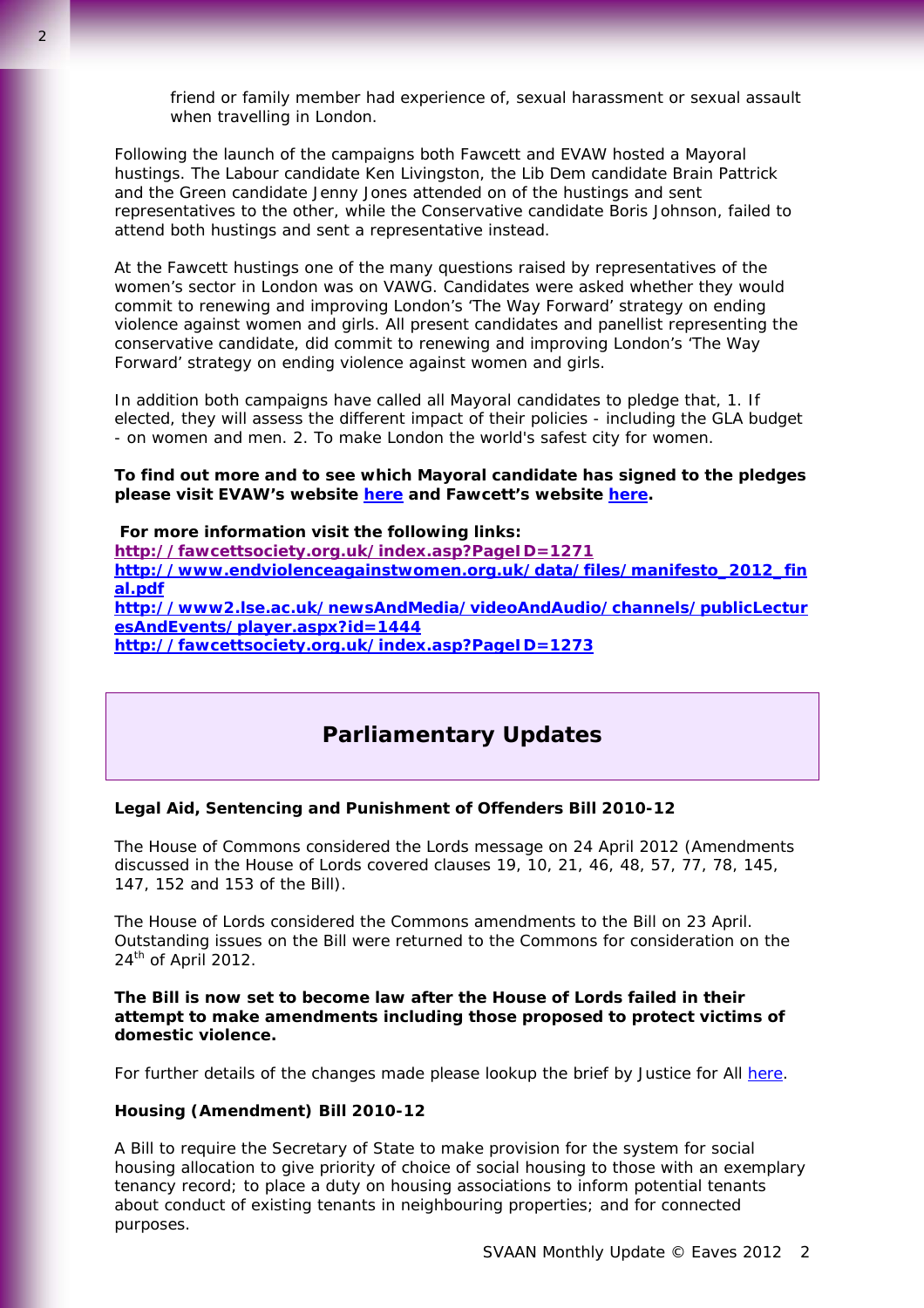# **Eradication of Slavery (UK Company Supply Chains) Bill 2010-12 Sponsor: Fiona Mctaggart (MP)**

A Bill to require retailers and manufacturers in the UK to make annual statements of measures taken by them to eradicate slavery and human trafficking and exploitation from their direct supply chains; to require large retailers and manufacturers to provide customers with information about measures taken by them to eliminate slavery and human trafficking and exploitation; to provide victims of slavery with necessary protections and rights; and for connected purposes.

# **Human Trafficking (Border Control) Bill 2010-12**

A Bill to require border control officers to stop and interview potential victims of trafficking notwithstanding entitlements under European Union law to free movement of persons; and for connected purposes

# **Funding Opportunities**

#### **London Borough of Bromley**

#### **Provision of Support Services**

The London Borough of Bromley is inviting applications for the provision of for the provision of Support Services at Johnson Court: Supported Living – Adults with Learning Disabilities.

Applications are invited from all experienced providers who wish to operate within the London Borough of Bromley boundary and are committed to:

- High quality models of person centred care which will deliver improved outcomes for service users.
- Continuous development, improvement and innovation in service delivery.
- Accessible, consistent services.
- Transparent balance between the cost and value of Services against performance.

Services must be delivered to service users in a way that is consistent with the promotion of:

- Privacy.
- Dignity.
- Independence
- Choice.
- Rights.
- Fulfilment

# **Bid Process**

Applicants must register with the [London Tenders Procurement Portal](https://www.londontenders.org/procontract/supplier.nsf/frm_opportunity?openForm&opp_id=OPP-HIS-DNWC-8SZHTF&search_id=PLAN-SCHDNWC-8T8BMW&contract_id=CONTRACT-DNWC-8SSDT9&org_id=ORG-DNWB-7VNCS8&from=) to submit an Expression of Interest.

**The deadline for submissions is 1pm on 3 May 2012**.

#### **Islington Council on behalf of NHS Islington**

**Specialist Support and Co-ordination Services for Drug and Alcohol Service Users and Carers**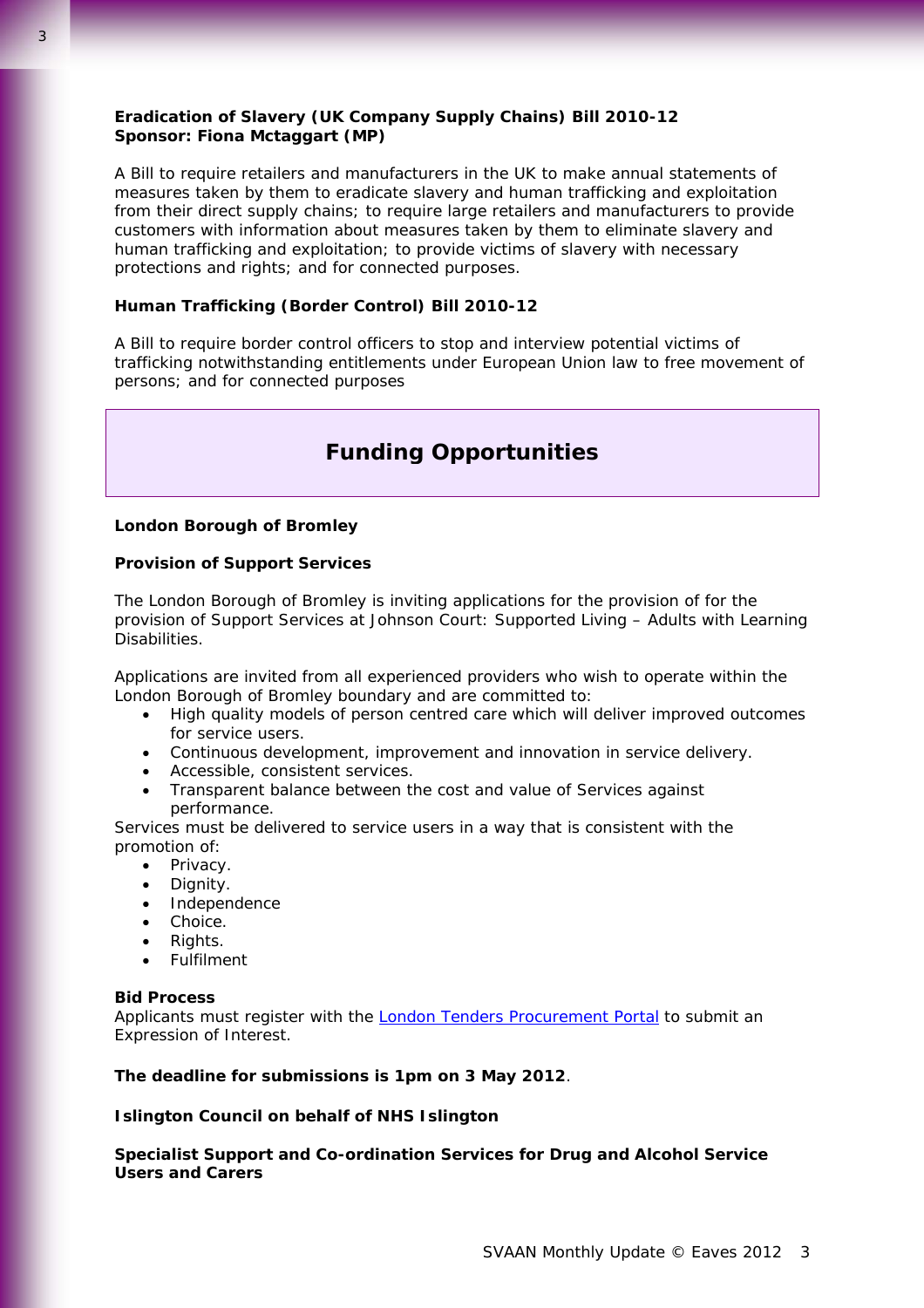Islington Council on behalf of NHS Islington is inviting applications for the provision of specialist support and co-ordination services for drug and alcohol service users and carers.

The Council is seeking to appoint a single provider to deliver coordination and support services to drug and alcohol service user representatives and families, partners, friends and relatives of drug and alcohol service users.

Applicants must register with the **London Tenders Procurement Portal to submit an** Expression of Interest.

### **The deadline for submissions is 12 noon on 4 May 2012.**

#### **Islington Council and NHS Islington**

# **Targeted Sexual Health Outreach Education Services**

Islington Council and NHS Islington are inviting applications for the provision of Targeted Sexual Health Outreach Education Services for young people within Islington. The service will play an essential role in the success of reducing teenage conceptions and promoting sexual health amongst young people in Islington. It will provide:

- Outreach work in schools and other community venues.
- Structured youth intervention programme.
- Co-ordination of the London wide condom distribution scheme (Come Correct).
- Development of peer education and young people's involvement.

Applicants must be experienced in delivery of sexual health outreach work including:

- Sex and relationships education.
- Engaging young people with complex needs including those involved with the Criminal Justice system.
- Working within statutory service environments and cultures.
- Applicants must be able to demonstrate excellent, pro-active partnership development experience and ability.

TUPE will apply to this contract.

**Applicants must register with the [London Tenders Procurement Portal](https://www.londontenders.org/procontract/supplier.nsf/frm_opportunity?openForm&opp_id=OPP-HIS-DNWC-8TJESG&search_id=PLAN-SCHDNWC-8TMAFE&contract_id=CONTRACT-DNWC-8THKR4&org_id=ORG-DNWB-74JHMQ&from=) to submit an Expression of Interest and access Pre Qualification Questionnaire (PQQ) documents.** 

#### **The deadline for submissions is 12 noon on 18 May 2012.**

#### **Comic Relief - UK Grant Programme**

In the UK Comic Relief promote actions that will enable people to live free from poverty, with their rights and safety protected, their needs provided for and where they can contribute to the communities in which they live.

Grants are awarded under the following programmes.

- Mental health
- Sport for change
- Older People's Programme 'Managing Money Better'
- Refugee and asylum seeking women
- Young People aged 11-25:
	- o Young people and mental health.
	- o Sexually exploited and trafficked young people.
	- o Domestic and sexual abuse: young people.
	- o Young people and alcohol.

**Deadline for Sport for Change and Older People's Programme 'Managing Money Better': 8 June 2012 (12pm)**.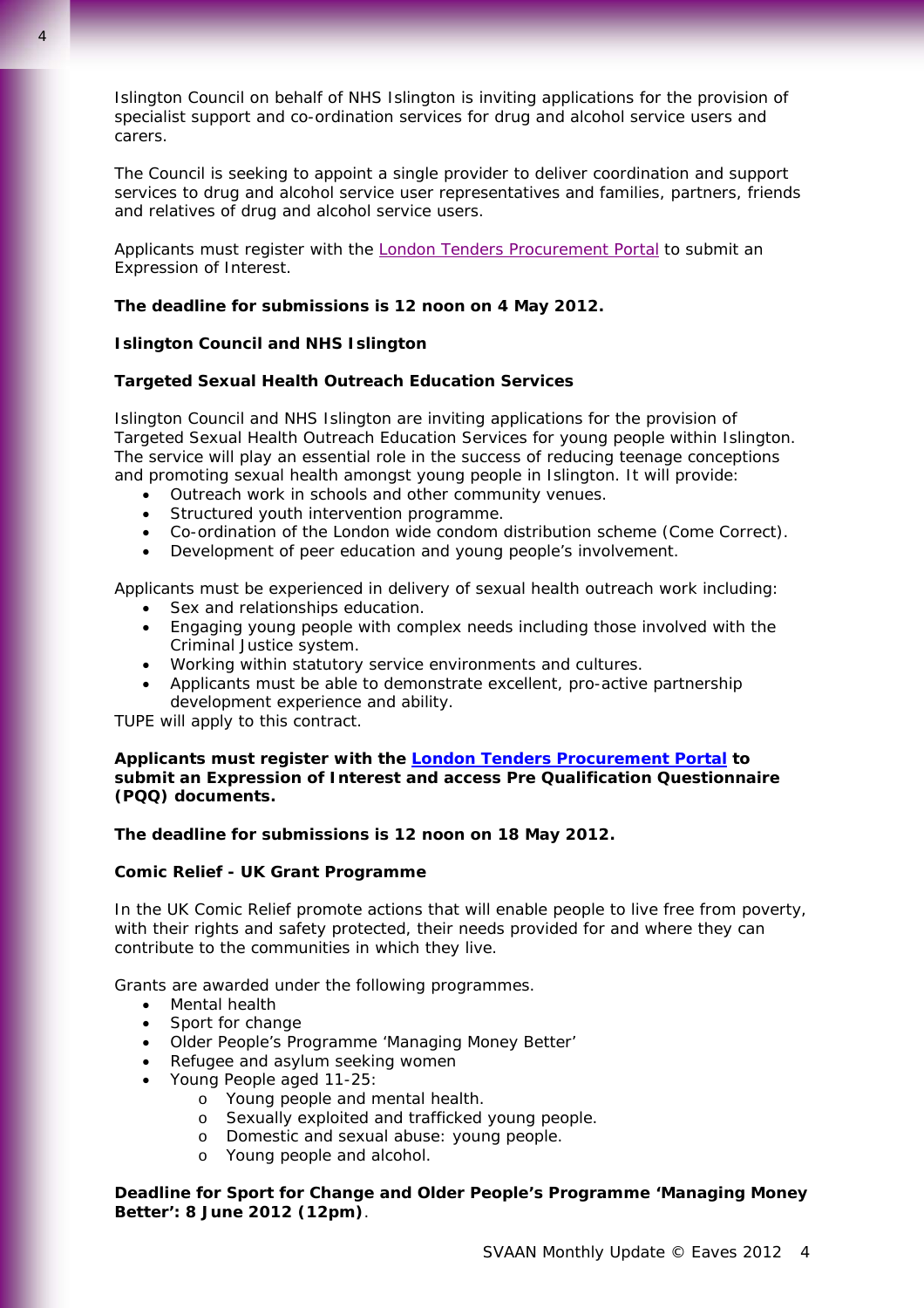**Deadline for Other UK Programmes (Young people and mental health, Sexually exploited and trafficked young people, Domestic and sexual abuse, Mental health, Young people and alcohol, Refugee and asylum-seeking women): 29 June 2012 (12pm).** 

The new strategy is expected to launch in spring 2013 with grant making resuming in summer 2013.

**For more information visit the following link <http://www.comicrelief.com/apply-for-a-grant/apply-for-a-uk-grant>**

# **Waltham Forest Council**

#### **Single Homeless Supported Living Services**

Waltham Forest Council is inviting applications for the provision of supported living services for single homeless people.

The Council is seeking to award six contracts to deliver services that will allow single homeless people to live independently without any risk, either to themselves or others, minimised through assessment, management and support.

Providers may bid for the following:

- Contract A: Generic single homeless hostels.
- Contract B: 16-17 year olds hostel.
- Contract C: Street homeless and single homeless hostel and move on.
- Contract D: Street homeless floating support.
- Contract E: Young people's hostels (contract 1).
- Contract F: Young people's hostels (contract 2).

Applicants must register with the **London Tenders Procurement Portal** to submit an Expression of Interest.

**The deadline for submissions is 10am on 18 May 2012.** 

# **Direct Actions**

#### **A rapist, not a role model!**

Last week, Ched Evans, Wales and Sheffield United striker, was jailed for five years after being found guilty of raping a 19 year old woman.

**Two days later the Professional Footballers' Association (PFA) named Evans in their Team of the Season** -- one of the top football awards in the country.

Leo Hardt is a football fan and secondary school teacher who knows that many young people see footballers as role models. He's worried that **the PFA are sending out a troubling message** by awarding Evans just days after he was convicted.

So Leo started **a petition on [Change.org](http://www.change.org/petitions/professional-footballers-association-drop-ched-evans-from-the-league-one-team-of-the-year-honours-list?utm_source=action_alert&utm_medium=email&me=aa&utm_campaign=lLtPzTVTzX&alert_id=lLtPzTVTzX_WYXyvLNYFg) calling for for the PFA to immediately remove Ched Evans' award. [Click here to](http://www.change.org/petitions/professional-footballers-association-drop-ched-evans-from-the-league-one-team-of-the-year-honours-list?utm_source=action_alert&utm_medium=email&me=aa&utm_campaign=lLtPzTVTzX&alert_id=lLtPzTVTzX_WYXyvLNYFg) join him.**

Leo believes that as a professional body, the PFA has a responsibility to ensure that the public see them upholding certain values about sports professionals -- and **Evans shouldn't be held up as a role model for young children.**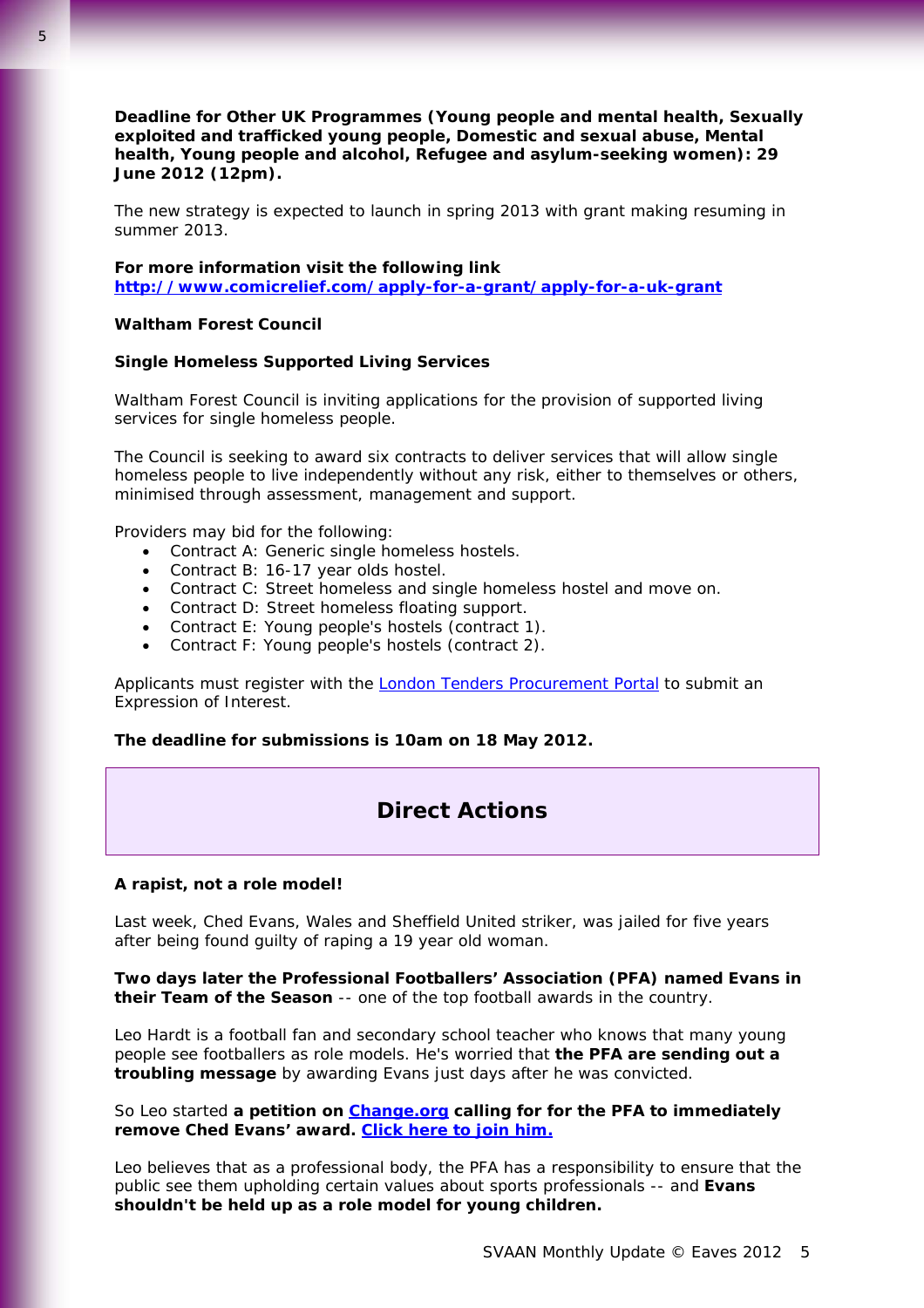Following public outcry this week, Chairman of the players' committee, Clarke Carlisle, has said **the PFA would "address" the issue and listen to the views of fans.** That's why Leo is asking people to join his campaign and tell the PFA that football fans and the public don't want Evans to be awarded this honour.

### **[Will you help Leo tell the PFA to drop Ched Evans' player of the season award?](http://www.change.org/petitions/professional-footballers-association-drop-ched-evans-from-the-league-one-team-of-the-year-honours-list?utm_source=action_alert&utm_medium=email&me=aa&utm_campaign=lLtPzTVTzX&alert_id=lLtPzTVTzX_WYXyvLNYFg)**

Thanks for being part of this,

#### **Saira O'Mallie & Change.org Team**

#### **Run for Congo Women – June 3rd!**

### **2012 we are determined to provide Congolese women in our programme with even more support than ever - and need you to spread the word!**

Run for Congo Women UK achievements so far:

- **Over £100,000 fundraised** £65,000 in 2011 alone!
- **100%** of these funds have gone directly to Women for Women International's programmes in the Democratic Republic of the Congo (DRC).
- **Over 150 runners have taken part** who have in turn told friends, family and colleagues - raising awareness of how the conflict continues to affect women, and the impact that our programmes have in the field.
- **All over the UK**, as well as Paris, Italy and Canada people have been busy 'Campaigning for Congo'! From BBQs for Congo, Clothes Swaps for Congo, and of course our incredible superstar supporter Chris Jackson took on the 700km Yukon River Quest for Congo!

### **If you're up for a challenge, and want to join us we would love you to join us again! Register online [here.](http://www.womenforwomen.org.uk/help-women/run-for-congo-women-london.php)**

#### **AVA - The Stella Project**

#### **Sexual Violence, Drugs and Alcohol - A Survey for Survivors**

The Stella Project is currently conducting a research project on alcohol, drugs and sexual assault in order to develop guidance and work with service providers, the police and the criminal justice system to improve responses to survivors of sexual violence.

To ensure that the views and experiences of survivors are at the centre of this work, we are looking for people in England and Wales who have experienced sexual assault when either they, or the perpetrator, were affected by drugs and/or alcohol. If this is you, we would like to ask you to take part in a short online survey, **available here: [www.surveymonkey.com/s/capacitytoconsent](http://www.surveymonkey.com/s/capacitytoconsent)**

#### **All responses will be anonymous.**

We are also running a focus group at the end of May to hear more about the views and experiences of survivors on these issues.

### **If you would be interested in participating in this, please email: lucy.hayton@avaproject.org.uk or nick.beard@avaproject.org.uk.**

#### **Participants will be compensated for their time.**

**For further information on the work of the Stella Project please visit: [www.avaproject.org.uk/our-projects/stella-project.aspx](http://www.avaproject.org.uk/our-projects/stella-project.aspx)**

#### **Refugee Council & Maternity Action**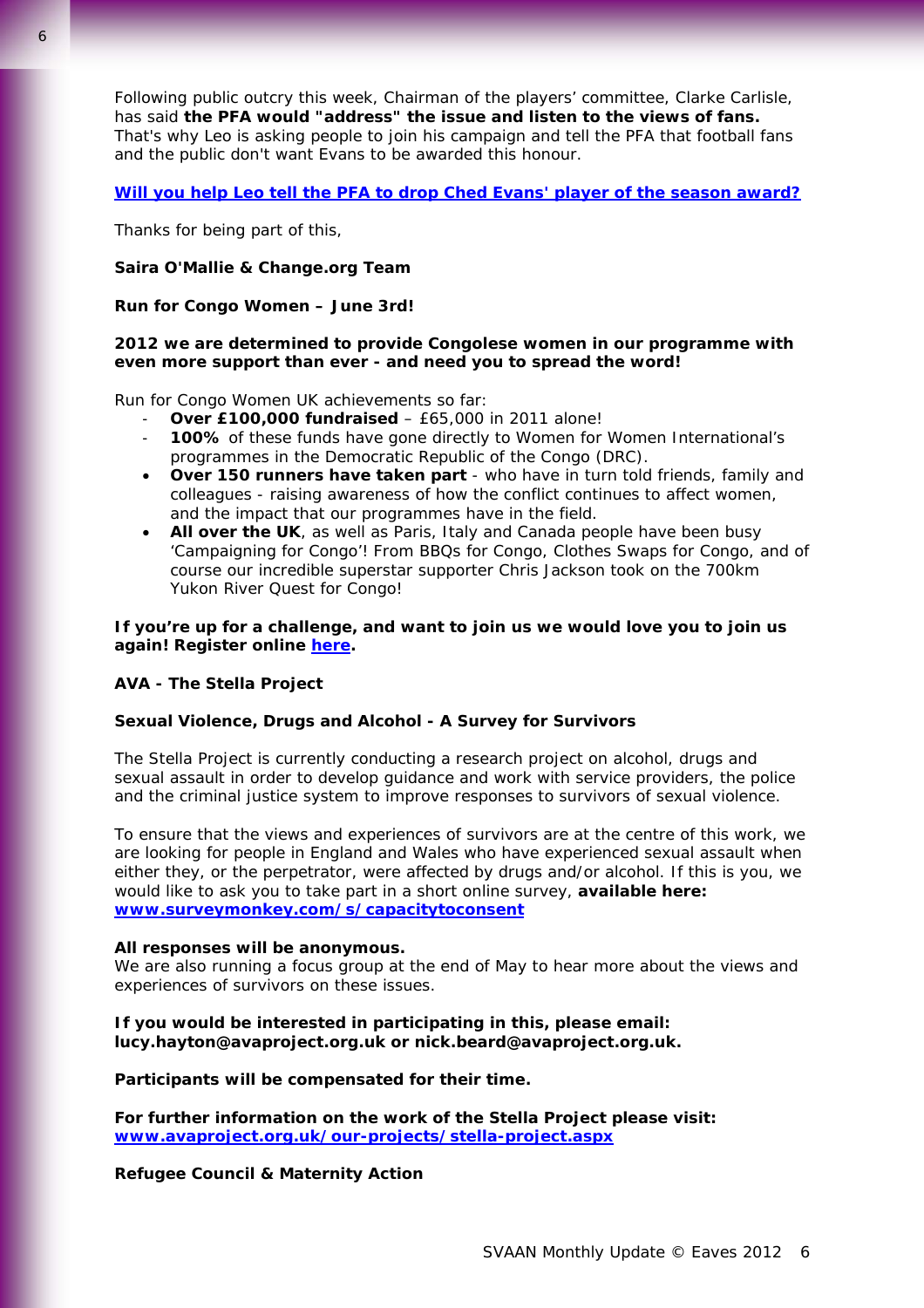# **Research into the experiences of pregnant asylum seeking women in the asylum support system**

The Refugee Council is working with Maternity Action to research how women experience dispersal and relocation while pregnant or as new mothers.

Researchers will be carrying out interviews with women who are willing to talk about their experiences in May and June 2012. If you can answer yes to all of the following questions, and would be happy to talk to us, please get in touch:

- **Have you claimed asylum in the UK?**
- **Have you had a baby since you claimed asylum?**
- **Were you moved to different accommodation while you were pregnant or within 6 weeks of the birth of your child?**

The interview will take 1-2 hours in a place where you feel comfortable and safe. We can arrange for a woman interpreter to help with the interview and we can provide childcare. You will be compensated for your time.

#### **All interviews will be confidential and you will be anonymous.**

We are committed to looking at the effect of Government policies on women seeking asylum. We will use the findings to call for changes to policy if necessary.

**If you wish to take part, or would like more information about the project, please contact Anna Musgrave on: 0800 021 3066 (free from landlines) / 020 7346 1031 / 07908 148645 Or email her on [anna.musgrave@refugeecouncil.org.uk](mailto:anna.musgrave@refugeecouncil.org.uk)** 

# **Trainings, Meetings and Events**

## **ECPAT UK National Training Centre**

# **An Introduction to Child Trafficking 2012 dates: 24 May; 26 June; 19 July; 18 Sept; 16 Oct; 15 Nov; 13 December**

This one-day course is designed for those with some knowledge of safeguarding children. The course will give participants basic knowledge of the issues surrounding children who may have been trafficked, into and within the UK. Participants will gain a better understanding of how to identify, protect and support child victims of trafficking.

#### **Advanced Child Trafficking 2012 dates: 12 June; 27 September**

This course builds on the introductory course and develops understanding of specific practice issues, including risk assessment models, age assessments and missing children. The course will further develop participants understanding of the special protection and care needs of child victims of trafficking.

#### **Safe Accommodation for Child Victims of Trafficking 2012 dates: 22 May; 25 June**

This workshop will develop practitioners' knowledge and skills about the essential need for safe accommodation of children trafficked into and around the UK. Participants will gain a comprehensive understanding of the complex needs of this particularly vulnerable group of children. The workshop will reflect on current accommodation provisions (see ECPAT UK's 2011 'On the Safe Side' report) and will include the experiences of child victims of trafficking in the UK.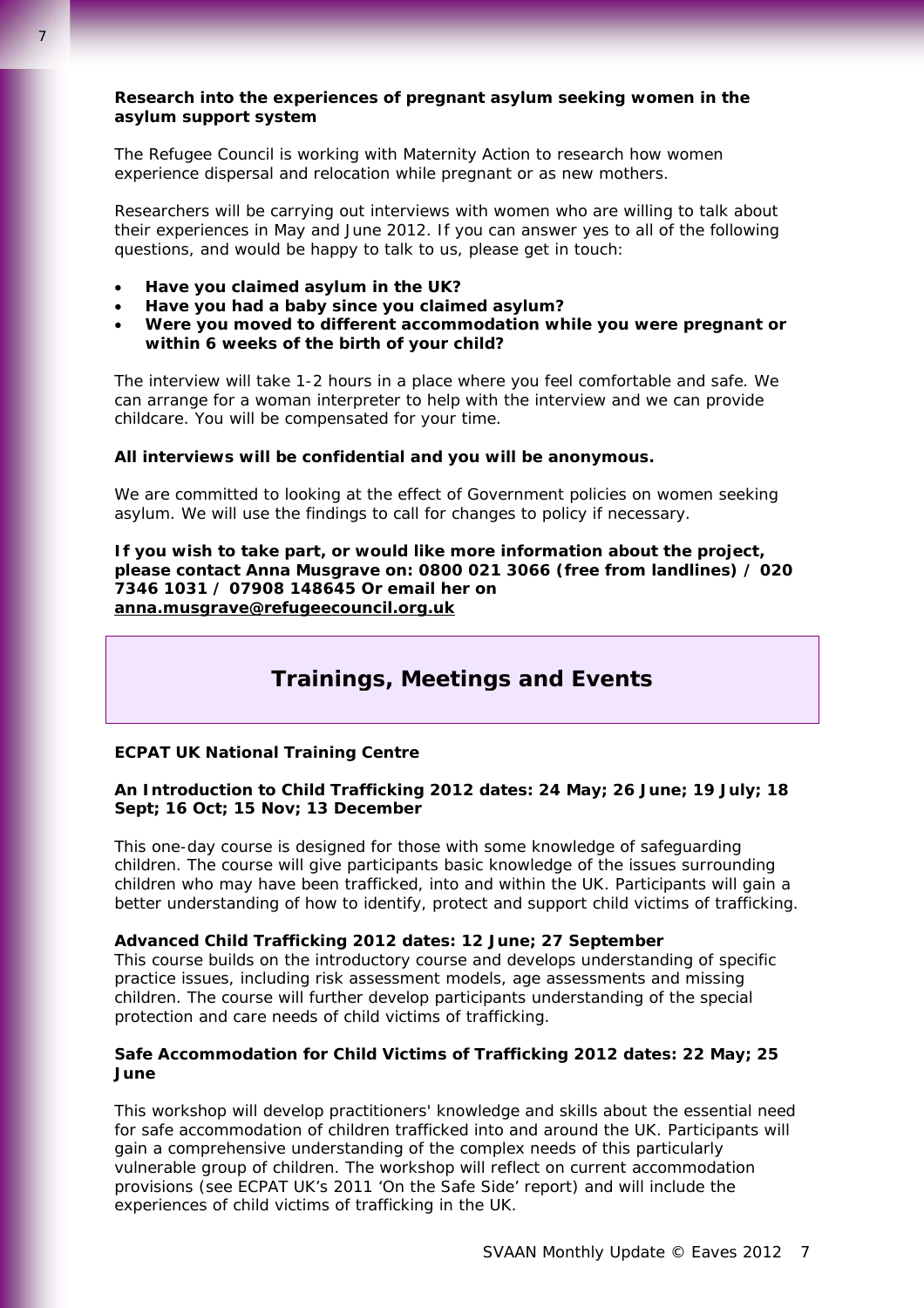# **Specialist Police Training: Investigating Child Trafficking 2012 dates: 17 May; 14 June**

This unique course combines expert trafficking knowledge using both investigative and child protection frameworks. From begging and stealing, through to burglary, ATM crime and cannabis farming, children are increasingly exploited by traffickers and gang masters, leaving children to carry the risk of arrest and prosecution. An improved knowledge of human trafficking and, more specifically, child trafficking will enhance officers' awareness and understanding. In their role as first responders in identifying such victims, this will increase their ability to protect children coming to their notice in their daily roles from patrol to investigation of crime. It is essential information for police officers and police staff from specialist investigation units and those with frontline roles.

#### **To book a course or to find out more contact: training@ecpat.org.uk or ring 0207 233 9887 [www.ecpat.org.uk/training](http://www.ecpat.org.uk/training)**

# **AVA Upcoming Training Courses and Workshops**

# **Understanding the European Union, 16 May, London - FREE workshop Dates: 16 May 2012 Venue: Central London Fee: FREE**

This workshop will provide attendees with the information to better understand how the European Union operates and what impact it has on UK law, policy making and the rights of your service users.

The workshop will cover:

- what is the EU?
- how does the EU work?
- what are the pros and cons of the EU what is its purpose?
- how does the EU works in terms of law and policy
- EU membership
- the European Court of Human Rights.

The workshop would benefit those who feel they have limited knowledge or confidence in their understanding of the EU. These workshops have been designed to suit a range of practitioners in the third sector from housing workers, refuge staff, domestic violence coordinators, drug and alcohol action teams, IDVAs etc.

# **Domestic Violence Awareness for Housing Workers, 22 May, London Dates: 22 May 2012 Venue: Central London Fee: £90 vol. / £130 stat.**

This one day course will train staff from voluntary or statutory housing agencies on domestic violence with a focus on the experiences of their client groups, which include high-levels of mental health issues and problematic substance use.

The course will look at definitions of domestic violence, myths and statistics, examine reasons why it is difficult to leave an abusive relationship and explore the links between domestic violence and homelessness.

Delegates will learn how the recognise indicators of domestic violence, how to ask about domestic violence and how to effectively provide support to those who have disclosed abuse.

The course will also provide delegates with information on legal issues, local and national services available and how to refer to a Multi-agency Risk Assessment Conference (MARAC).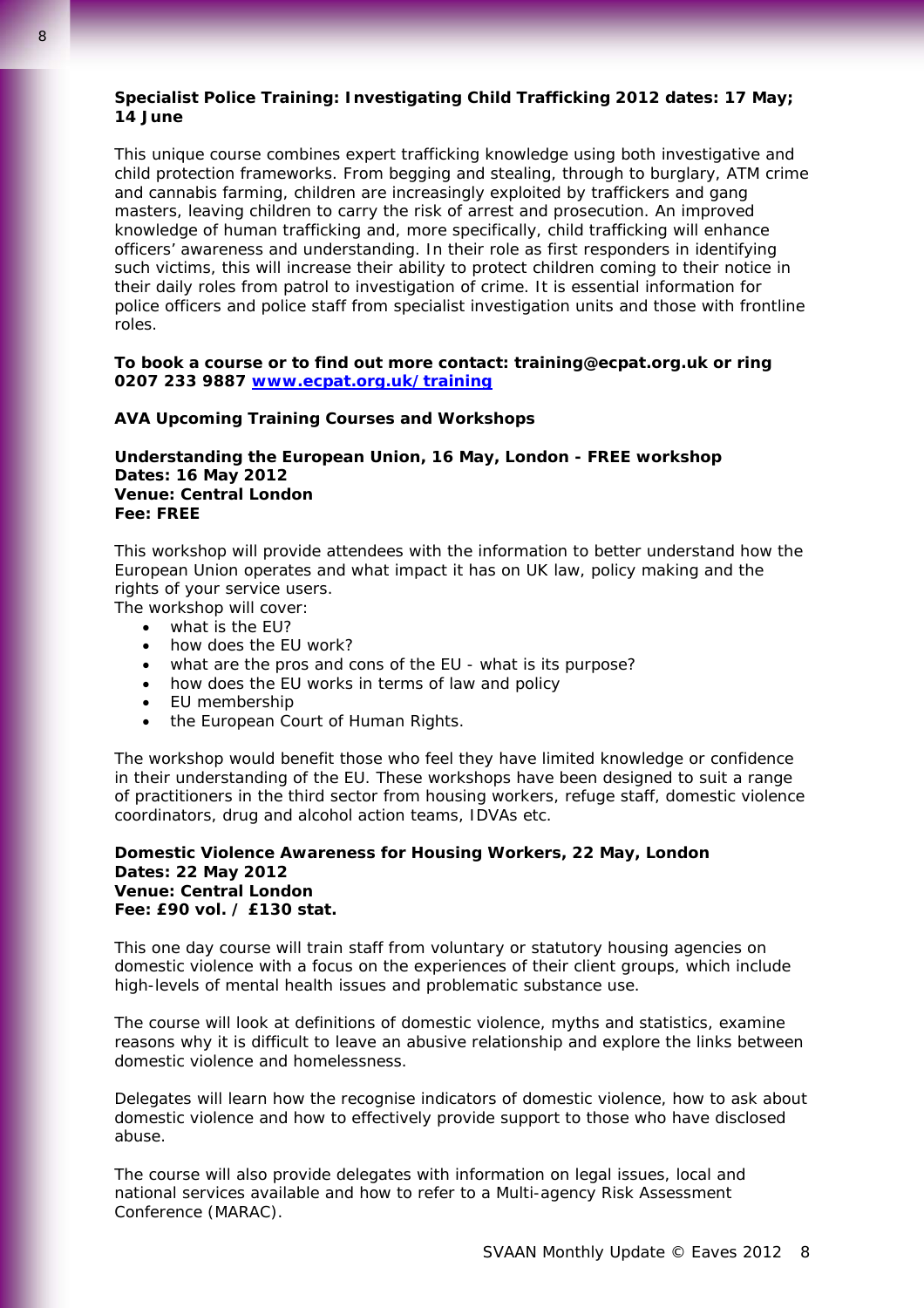**The course is aimed at practitioners working within the housing sector.**

**Stella Project report launch: ''It blocks out the problem and becomes the addiction" Dates: 30 May 2012 Venue: NCVO, Regent's Wharf, 8 All Saints Street, London, N1 9RL Fee: FREE**

Throughout 2011, Middlesex University conducted a piece of research on behalf of the Stella Project in Enfield and Kensington & Chelsea, investigating young women's experiences of overlapping domestic and sexual violence and problem substance use.

**This event launches the research report,** *The Intersections Between Problem Substance Use and Domestic & Sexual Violence Experienced by Young Women in Two London Boroughs***, and provides an insight into work now being undertaken in both boroughs to improve responses to young women affected by these issues.** 

All attendees will receive a free copy of the research report.

**For further information and to book your place on any of the above please go to: <http://www.avaproject.org.uk/our-training--events.aspx>** 

**Homeless Link, St Mungo's and Women's Resource Centre**

#### **Spotlight on Homeless Women**

#### **Date: Wednesday 20th June 2012, 9.30am-3.30pm**

FREE event in support of St Mungo's Action Week to launch the "Rebuilding Shattered Lives campaign on women's homelessness" (18th-22nd June 2012)

#### **Aims of the Event:**

- 1. To update delegates on recent research findings around women's homelessness and related issues
- 2. To improve knowledge, skills and highlight good practice when supporting homeless women, many of whom have complex needs
- 3. To recognise and improve partnership working between the homelessness and women's sectors

#### **Confirmed Speakers:**

Alexia Murphy – St Mungo's John Bentham – DCLG Deborah McIlveen – Women's Aid

**To download a copy of the draft agenda and to book a place visit [Homeless](http://homeless.org.uk/contact/spotlight-homeless-women)  [Link's website.](http://homeless.org.uk/contact/spotlight-homeless-women)** 

## **Tender**

**One day training: Awareness and Good Practice when working with women experiencing violence and abuse in relationships Dates: Thursday 14th June 2012; Venue: Central London; Fee: £90** 

This training will equip participants with an understanding of the issues for women experiencing violence from men they know. The day will give attendees an appreciation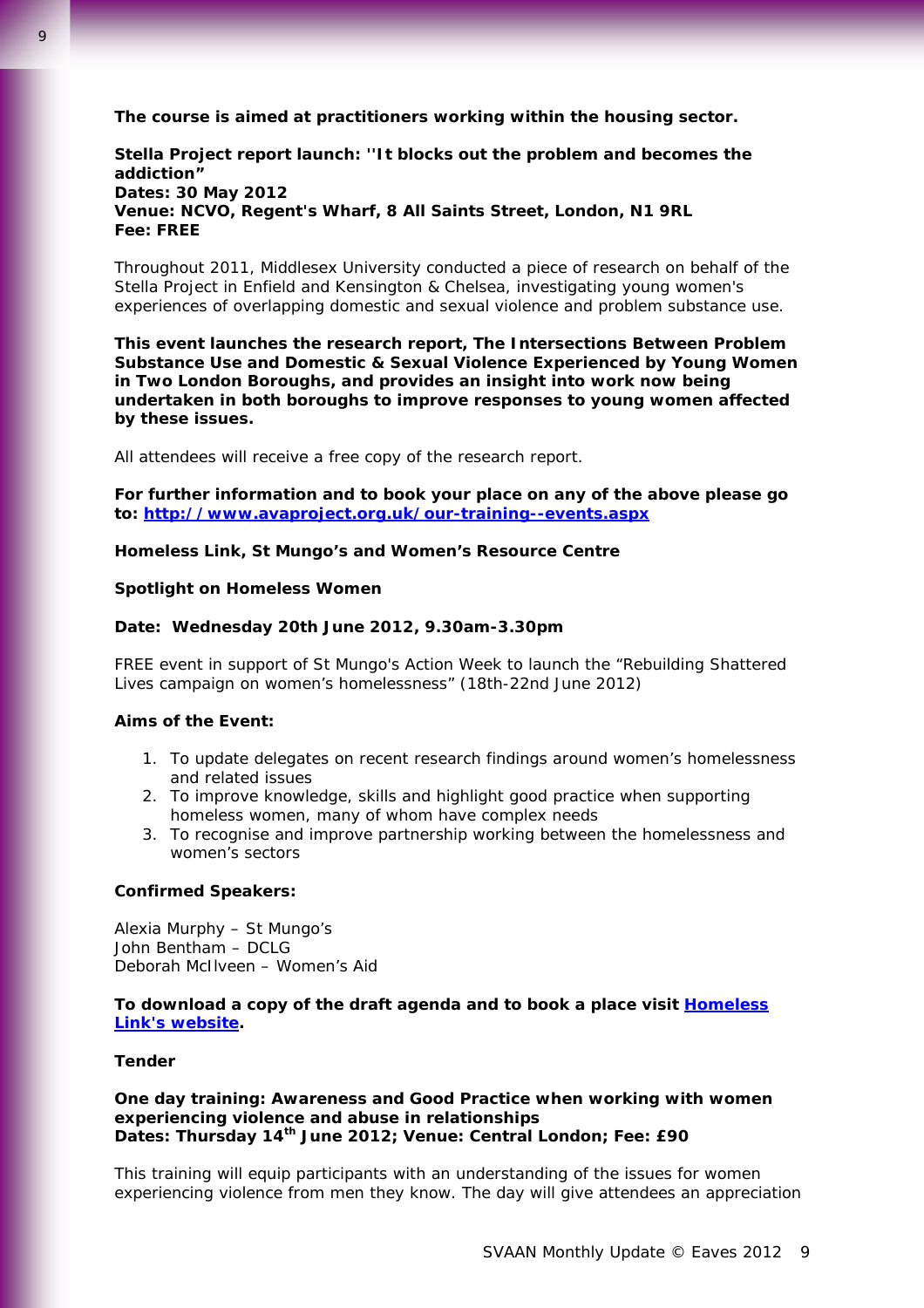- Define the different types of abuse.
- Understand the pressures on women to stay in violent relationships and what might prevent them from seeking and securing the help they need.
- Explore the additional issues for women from marginalised groups.
- Examine the responsibility for violence using the power and control model.
- Address the impact on children witnessing and experiencing domestic abuse.

The day is aimed at staff in any agency who may be called upon to support, advise, treat, or otherwise assist a woman experiencing violence from a man she knows.

# **One Day Training: Working with young people to address violence in teenage relationships**

# **Date: Thursday 21st June 2012; Venue: Central London; Fee: £150**

This very practical day will equip participants with a clear understanding of the key issues of abuse and violence in relationships and practically examine how drama techniques can be used to engage young people in these issues. These exercises have been tried and tested in a range of youth settings including schools, youth centres and pupil referral units and the training will be delivered by facilitators with a wealth of experience in delivering issue based projects. This training will:

- Give participants a theoretical understanding of issues such as different types of abuse, the excuses perpetrators give and the pressures on victims to stay in abusive relationships through our gendered model.
- Practically explore exercises that can be used to engage young people.
- Explore how the activities can be applied in a variety of youth settings, and learn effective techniques for engaging and encouraging young people to participate.
- Trouble shoot particular barriers participants have encountered when carrying out this kind of violence prevention work.

The day is aimed at professionals working directly with young people. Participants do not need to have previous experience of drama or theatre to take part in the day.

#### **One Day Training: Working effectively in and with Schools: a practical approach to successful partnerships with schools Date: Thursday 28th June 2012; Venue: Central London; Fee: £150**

This training will help participants to create robust and mutually beneficial links with schools to deliver high impact work with students and teachers. Working in schools is often a big challenge for organisations. Tender has experience of identifying ways to work successfully with a school's administration, schedules and ethos to build a strong relationship.

Attendees will increase their understanding of the needs and challenges faced by teachers and will develop methods of adapting their approaches to appeal to schools in light of these. This training will address:

- Making initial contact with schools strategies and methods
- Working with key teachers; Maintaining relationships once a project is underway
- Secondary, Primary, Special, Pupil Referral Units identifying their differing needs
- School-speak; becoming familiar with the language that schools and teachers use
- Developing and delivering teacher training

The day is aimed at staff in any organisation that may be starting to work directly in primary, secondary, special schools and pupil referral units.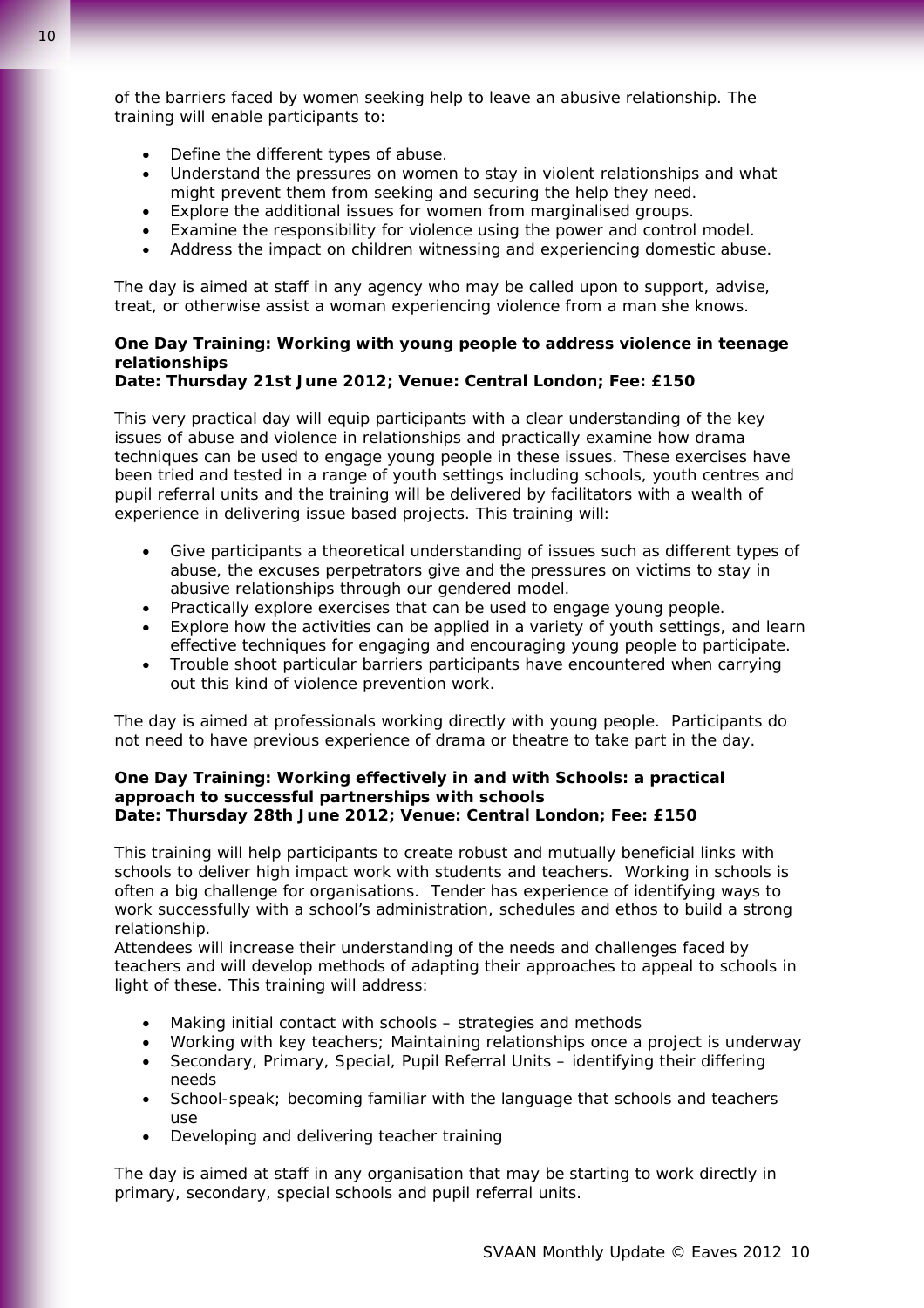11

**Tender can always respond to individual training needs of organisations and develop tailor made packages of training; we provide on-site consulting for agencies and organisations. To find out more please contact Susie McDonald on 020 7428 7313 or email [susie@tender.org.uk](mailto:susie@tender.org.uk)** 

**To request a booking form or some more information please contact Jake Tily on 0207 431 7278 or email [jake@tender.org.uk](mailto:jake@tender.org.uk)**

# **London Voluntary Resource Centre**

**One day courses 2012 Domestic Violence 14th May 2012** 

### **Cost: £60 per person + VAT**

Domestic violence has its roots in political, cultural and economic forces which shape our response and interventions. This course explores the impact of domestic abuse on children and looks at the implications for their safety and wellbeing and the benefits of close inter-agency collaboration. It also considers strategies for working with families where violence against women, in all its forms, is an issue.

Learning outcomes cover

- The impact of domestic violence on women and children and strategies for working effectively with families where domestic violence is an issue.
- The definition of 'domestic violence', myths and stereotypes.
- The research on domestic violence.
- The political, cultural and economic reasons why women stay in violent relationships.
- The impact of domestic violence on children and the use of child protection procedures.
- Strategies for effective multi-agency working and creative packages of support for families where domestic violence is an issue.

# **To book a place or for more information email [courses@reconstruct.co.uk](mailto:courses@reconstruct.co.uk?subject=Course%20code:%20DV140512) or call Joanne on 01895 204861**

# **Resources & Consultations**

# **Ministry of Justice**

# **Punishment and reform: effective probation services**

This consultation paper sets out the conclusions of an internal review by the Secretary of State of how probation services in England and Wales can be improved.

The consultation is on determining services of the right quality and price that are delivered in the right place and at the right time to punish and reform offenders. It also follows the Government's Green Paper: Breaking the Cycle: Effective Punishment, Rehabilitation and Sentencing of Offenders.

#### **To find out more or to respond follow this link**

**[https://consult.justice.gov.uk/digital-communications/effective-probation](https://consult.justice.gov.uk/digital-communications/effective-probation-services)[services](https://consult.justice.gov.uk/digital-communications/effective-probation-services)**

**Ministry of Justice**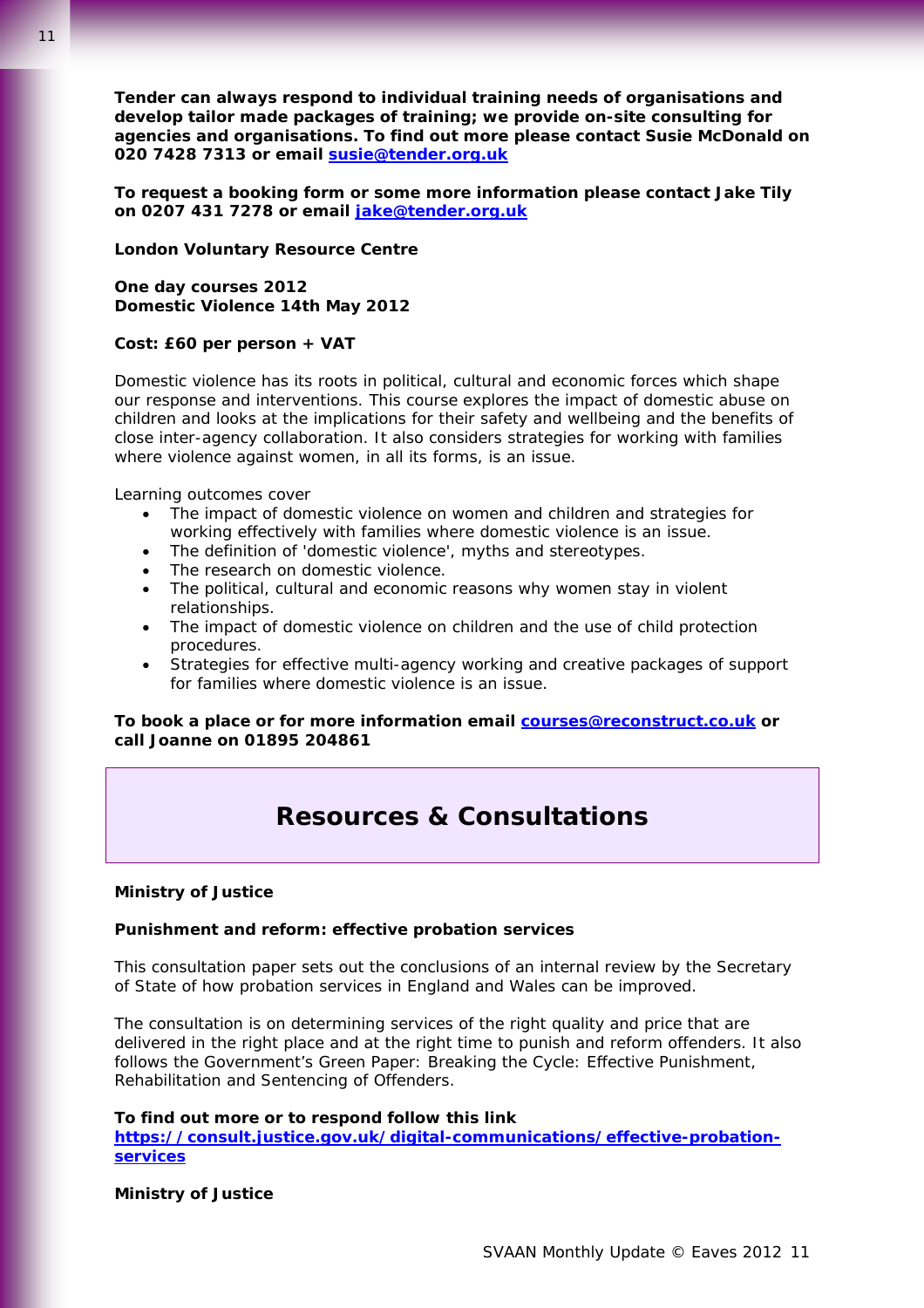This consultation sets out proposals for radical reforms to the way in which sentences served in the community operate. Victims and society have a right to expect that wrongdoing results in punishment, and that they will be protected from further reoffending.

# **To find out more or to respond follow the this link**

**[https://consult.justice.gov.uk/digital-communications/effective-community](https://consult.justice.gov.uk/digital-communications/effective-community-services-1)[services-1](https://consult.justice.gov.uk/digital-communications/effective-community-services-1)**

### **Home Office**

## **Equal civil marriage consultation**

This consultation sets out the government's proposals to enable same-sex couples to have a civil marriage.

The key proposals of the consultation are:

- to enable same-sex couples to have a civil marriage i.e. only civil ceremonies in a register office or approved premises (like a hotel)
- to make no changes to religious marriages. This will continue to only be legally possible between a man and a woman
- to retain civil partnerships for same-sex couples and allow couples already in a civil partnership to convert this into a marriage
- civil partnership registrations on religious premises will continue as is currently possible i.e. on a voluntary basis for faith groups and with no religious content
- individuals will, for the first time, be able legally to change their gender without having to end their marriage

Current legislation allows same-sex couples to enter into a civil partnership, but not civil marriage.

#### **For more information and to respond follow this link**

**[http://www.homeoffice.gov.uk/publications/about-us/consultations/equal](http://www.homeoffice.gov.uk/publications/about-us/consultations/equal-civil-marriage/)[civil-marriage/](http://www.homeoffice.gov.uk/publications/about-us/consultations/equal-civil-marriage/)**

**The consultation closes on 14 June 2012.**

# **Vacancies and Volunteering**

#### **Eaves**

### **Family Reunification Worker - Maternity Locum to end March 2013 Salary Amount: £30,352 - £31,936 pro rata**

# **The Female Family Reunification Worker will:**

- provide an expert pre and post natal service for women who have been trafficked into sexual exploitation or domestic slavery throughout the UK
- provide information and support to women throughout their pregnancies
- provide support and assistance to improve the parenting skills of women who have been trafficked into sexual exploitation or domestic slavery
- prepare victims of trafficking for family reunification, and supporting them and their children through the transitional process

Ideally applicants will have some experience and knowledge around the following areas:

Substantial experience of providing support to new mothers and vulnerable women to develop good parenting skills